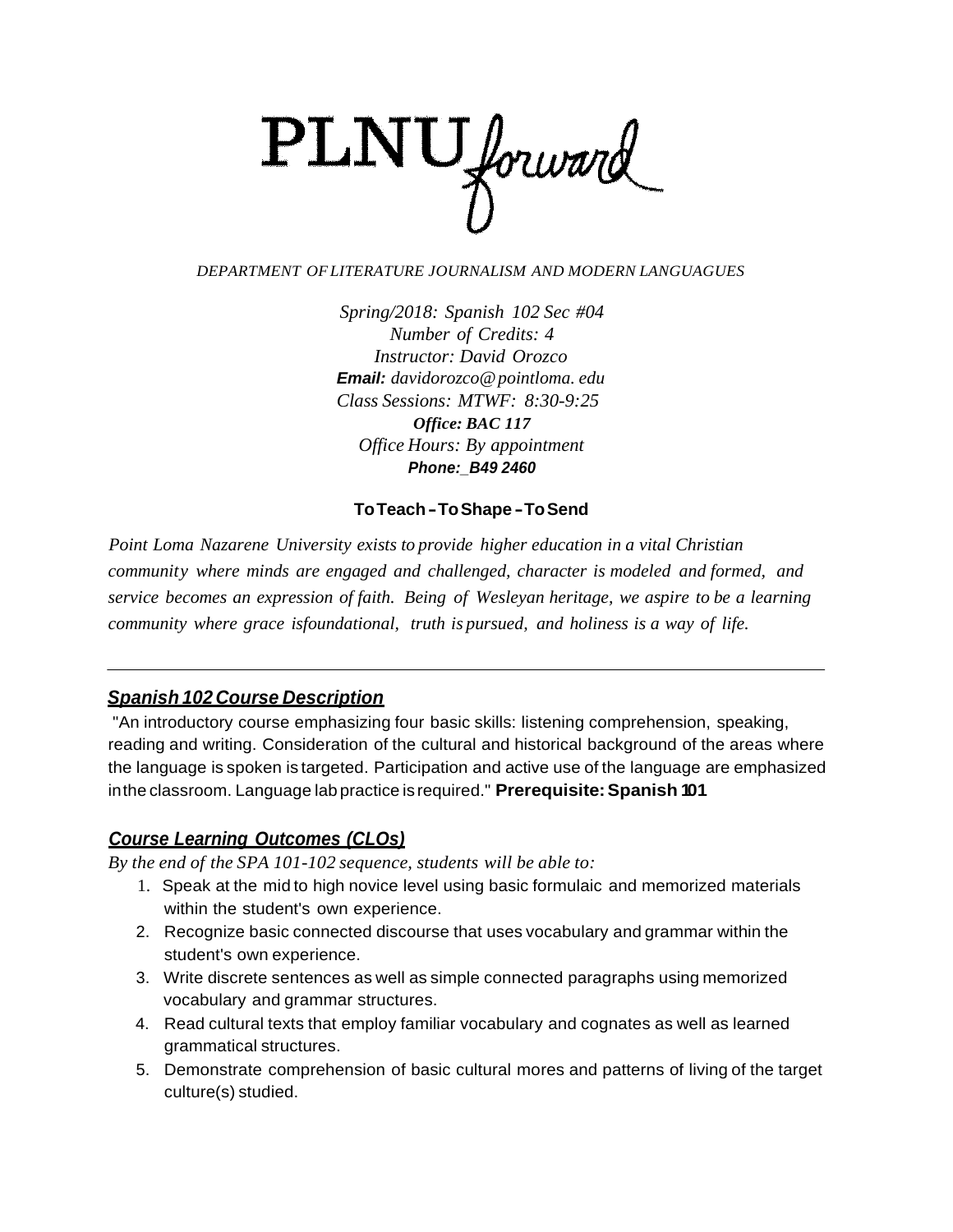# *REQUIRED COURSE MATERIALS*

We will be using **the online textbook Portales.** It is a requirement to have the online access, and is an essential part of the class. There is an option to have both online access to Portales, and also a loose leaf copy of the textbook. The loose leaf copy is NOT a requirement; get this only if you want a physical textbook. Online access **for PORTALES website at [www.vhlcentral.com](http://www.vhlcentral.com/)**

AND

**Two conversations with "Talk Abroad" (available inthe Bookstore)**

## *COURSE COMPONENTS AND METHODS OF EVALUATION*

**Exams** There will be an exam given after every chapter during the term. Chapter exams will normally consist of Oral and Written Questions, Vocabulary, Grammar. **There are NO make-up chapter exams.**

**Quizzes** There will be vocabulary quizzes in this course. The quizzes will be given at the start of class. No late arrivals will be accommodated. **There are NO make-up quizzes.**

**Comprehensive Final** This course has a final exam that will be given during exam week; it will cover all materials learned in the book and in class. **NO special scheduling is permitted for the final.**

*Cultural Events* Students will be required to attend **3** approved cultural activities or service learning in order to see San Diego's wide variety of Hispanic culture. Students can attend cultural events, film festivals, performances and shows, or other activities put on by the community for the community. All activities must include proof of attendance and a brief description *in English.* See attached for the rubric. There may be additional costs involved, depending on the event chosen by the student.

### *CulturalEvents Portfolio*

Required Components:

- Cover Page with name, title and table of contents
- Each event must be titled and have the student's name on it.
- Any materials acquired from the event should be attached to the corresponding event (for example, ticket stubs, photos, programs, etc.)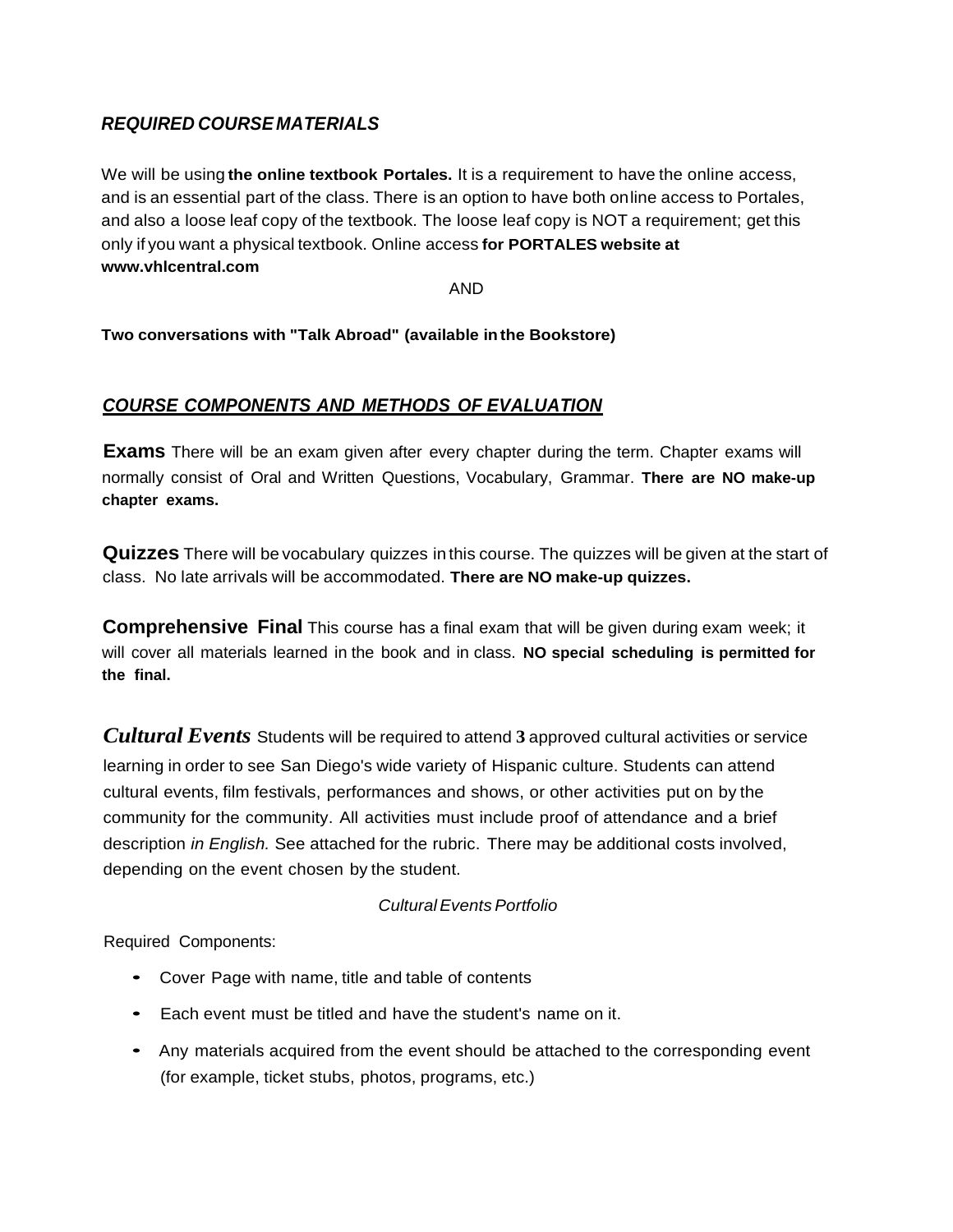• Final Reflection: Based on your experiences with cultural events.

For example: Spanish 101section 2

Loseventos culturales

Student's name

- 1.) Movie
- 2.) El Dfa de los Muertos
- 3.) La Iglesia
- 4.) Concierto
- 5.) Final Reflection

## **Online Homework**

Register for the online portion of the course right away, as there are assignments for almost every class meeting. With the new pedagogy the student is expected to learn the material before coming to class. Therefore it is imperative that the student keep up to date, using the website's Assignment Calendar.

# **ASSESSM ENT AND GRADI NG**

| <b>Evaluation:</b>          | Value:     | Grade scale:        |
|-----------------------------|------------|---------------------|
| 1. Chapter Exams            | 40%        | $93\% - 100\% = A$  |
|                             |            | $92\% - 90\% = A$   |
| 2. Quizzes                  | 10%        | $87\% - 89\% = B +$ |
|                             |            | $83\% - 86\% = B$   |
| 3. Final Exam               | 10%        | $80\% - 82\% = B$   |
|                             |            | $77\% - 79\% = C +$ |
| 4. Online Homework/Talk     | <b>25%</b> | $73\% - 76\% = C$   |
| Abroad                      |            | $70\% - 72\% = C$   |
|                             |            | $67\% - 69\% = D +$ |
| 5. Cultural Activities      | 05%        | $63\% - 66\% = D$   |
|                             |            | $60\% - 62\% = D$   |
| 6. Attendance/Participation | 10%        | $0\% - 59\% = F$    |
|                             |            |                     |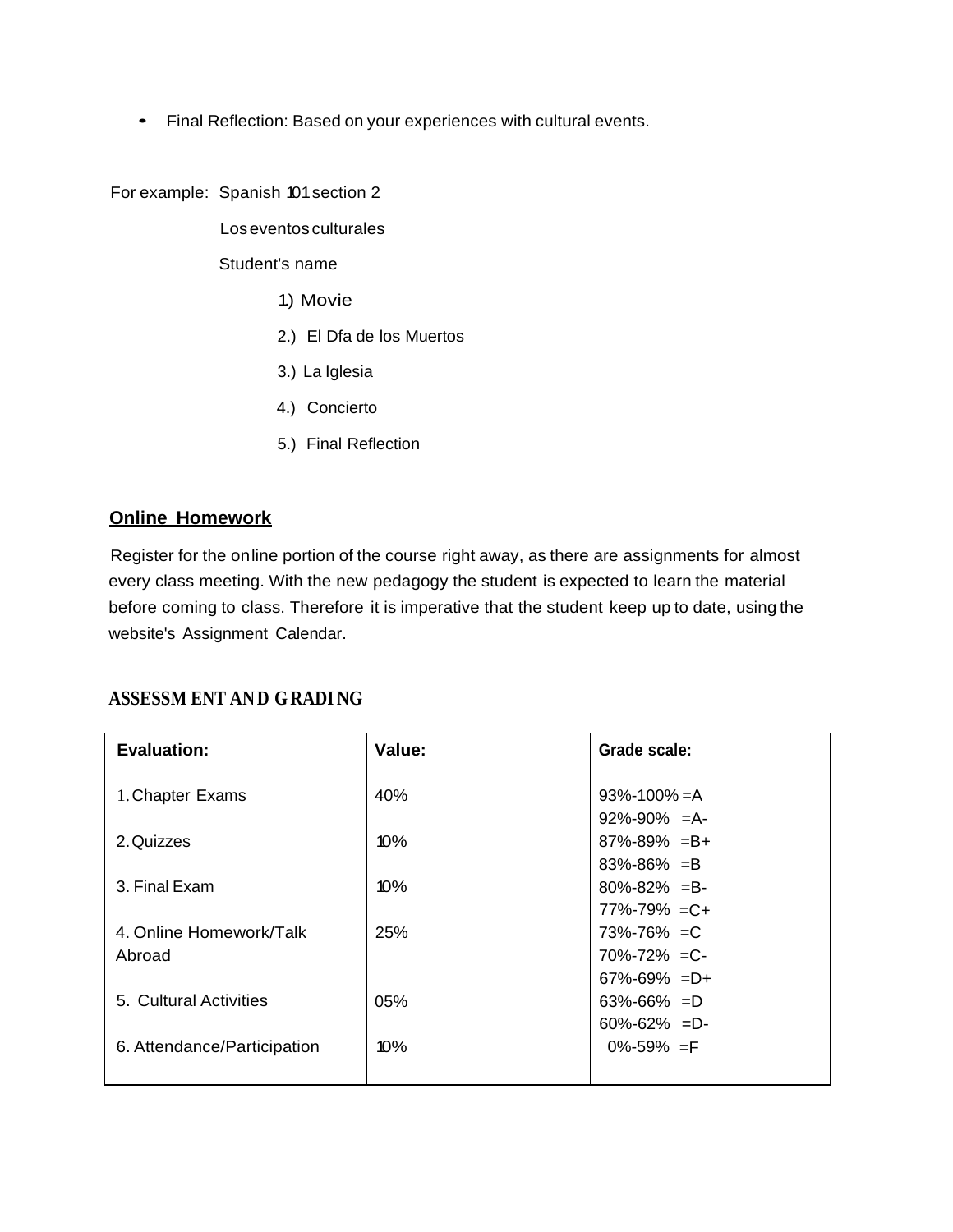## **Attendance Policy**

Academic creditfor a course requires regular class attendance. Attendance means being present in class for the entire scheduled class meeting, not just some part of it. In the event of absence for any reason, you are responsiblefor any information or class content missed. Ifyou are absent from a significant portion of the course or ifyou are frequently late for class sessions, even dueto extenuating circumstances, this may result ina lowergrade or even afailing grade forthe course. Ifnecessary, you may be absent two days during the semester without your grade being affected. However, you will lose **1%**of your total grade per absence thereafter. If the student is absent more than 10 percent of class meetings (6 unexcused absences), the faculty member can file a written report which may result in de-enrollment. If the absences exceed 20 percent, or 12 unexcused absences, AT ANY TIME DURING THE SEMESTER, the student **does not** meet the course requirements, and will receive an **F** as a final grade in the course,

# > *unless you are representing the university oft-campus in an official capacit y.*

You must provide your instructor with a schedule of away games or other appropriate documentation, and it is recommended that you discuss all impending absences with your instructor and keep him or her aware of your upcoming scheduled trips.

> *unless your instructor receives notification from your academic dean.* If you are hospitalized due to an injury or a severe or longer-term medical condition or suffer from a debilitating chronic condition that means you will miss a graded assignment, contact your **academic** dean and ask him or her to notify your instructor. (The notification does not need to include any details about the nature of the condition.) If you experience a personal or family emergency that requires you to leave town, please contact your dean. He or she should notify your instructor that you will not be able to meet your academic obligations for a short period of time.

*Absences are counted from the first official meeting of the class regardless of the date of the student's enrollment. See Academic Policies in the Undergraduate Academic Catalog.*

### **INCOMPLETES AND LATEASSIGNMENTS**

All assignments are to be submitted/turned in by the beginning of the class session when they are due-including assignments on the PORTALES website. Late assignments will not be accepted. Course lncompletes will only be assigned in extremely unusual circumstances.

### **FINAL EXAMINATION POLICY**

Successful completion of this class requires taking the final examination **on itsscheduled day.** The final examination schedule is posted on the Class Schedules site. No requests for early examinations or alternative days will be approved.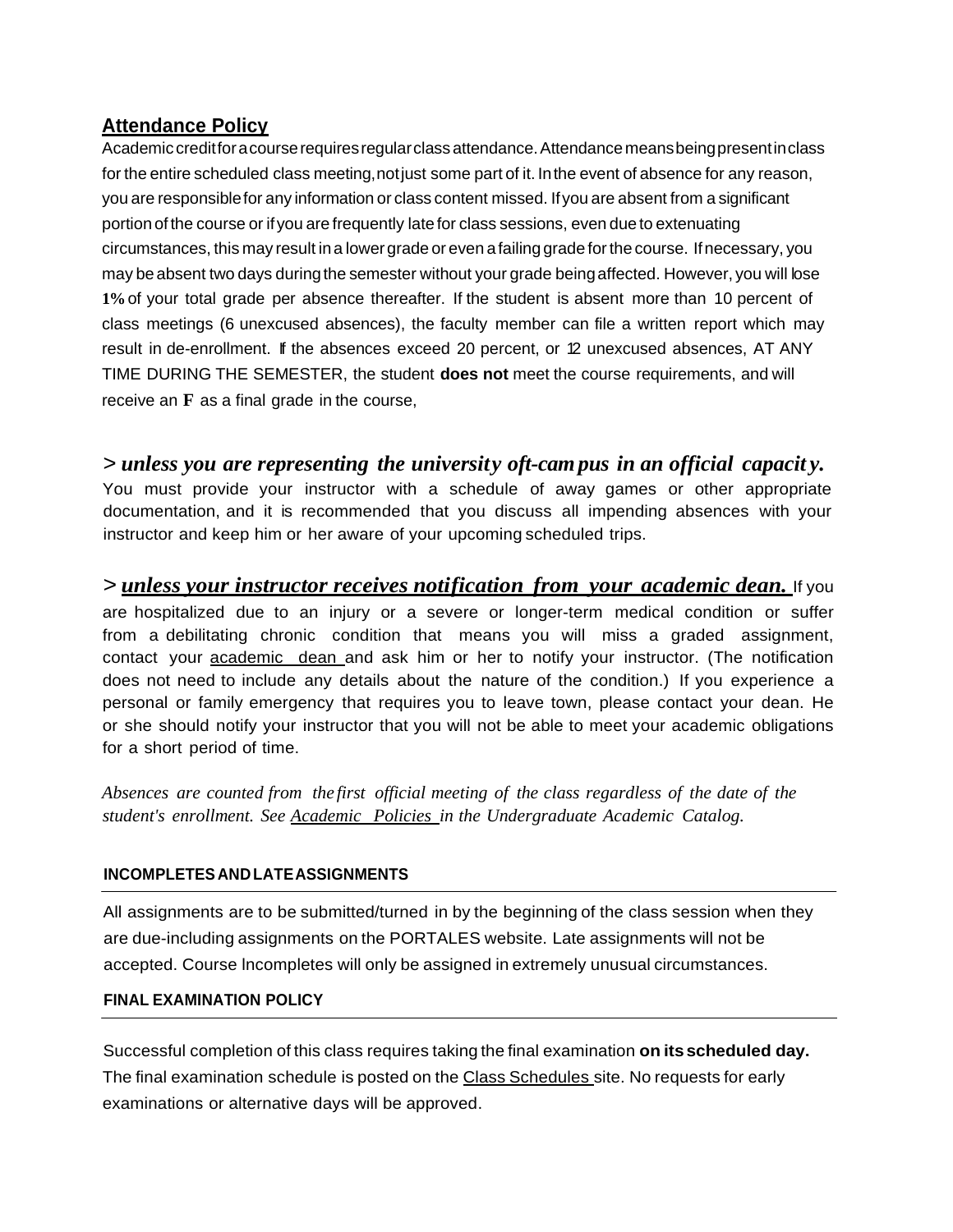### **Electronic Devices**

Unless otherwise permitted for use during specific class sessions, turn all electronic devices **off** before class and putthem away. **Cellphonesorlaptopsmayonlybeusedforrelevantin-class activities.** If I see you texting or using your phone other than to use a Spanish dictionary or other relevant source, it is unlikely that I will interrupt class to reprimand you. I will mark you absent for that day, which will affect your grade.

### **PLNU COPYRIGHT POLICY**

Point Loma Nazarene University, as a non-profit educational institution, is entitled by law to use materials protected by the US Copyright Act for classroom education. Any use of those materials outside the class may violate the law.

### **PLNU ACADEMIC HONESTY POLICY**

Students should demonstrate academic honesty by doing original work and by giving appropriate credit to the ideas of others. Academic dishonesty is the act of presenting information, ideas, and/or concepts as one's own when in reality they are the results of another person's creativity and effort. A faculty member who believes a situation involving academic dishonesty has been detected may assign a failing grade for that assignment or examination, or, depending on the seriousness of the offense, for the course. Faculty should follow and students may appeal using the procedure in the university Catalog. See Academic Policies for definitions of kinds of academic dishonesty and for further policy information.

### **PLNU ACADEMIC ACCOMMODATIONS POLICY**

If you have a diagnosed disability, please contact PLNU's Disability Resource Center (DRC) within the first two weeks of class to demonstrate need and to register for accommodation by phone at 619-849-2486 or by e-mail at [DRC@pointloma.edu.](mailto:DRC@pointloma.edu) See Disability Resource Center for additional information.